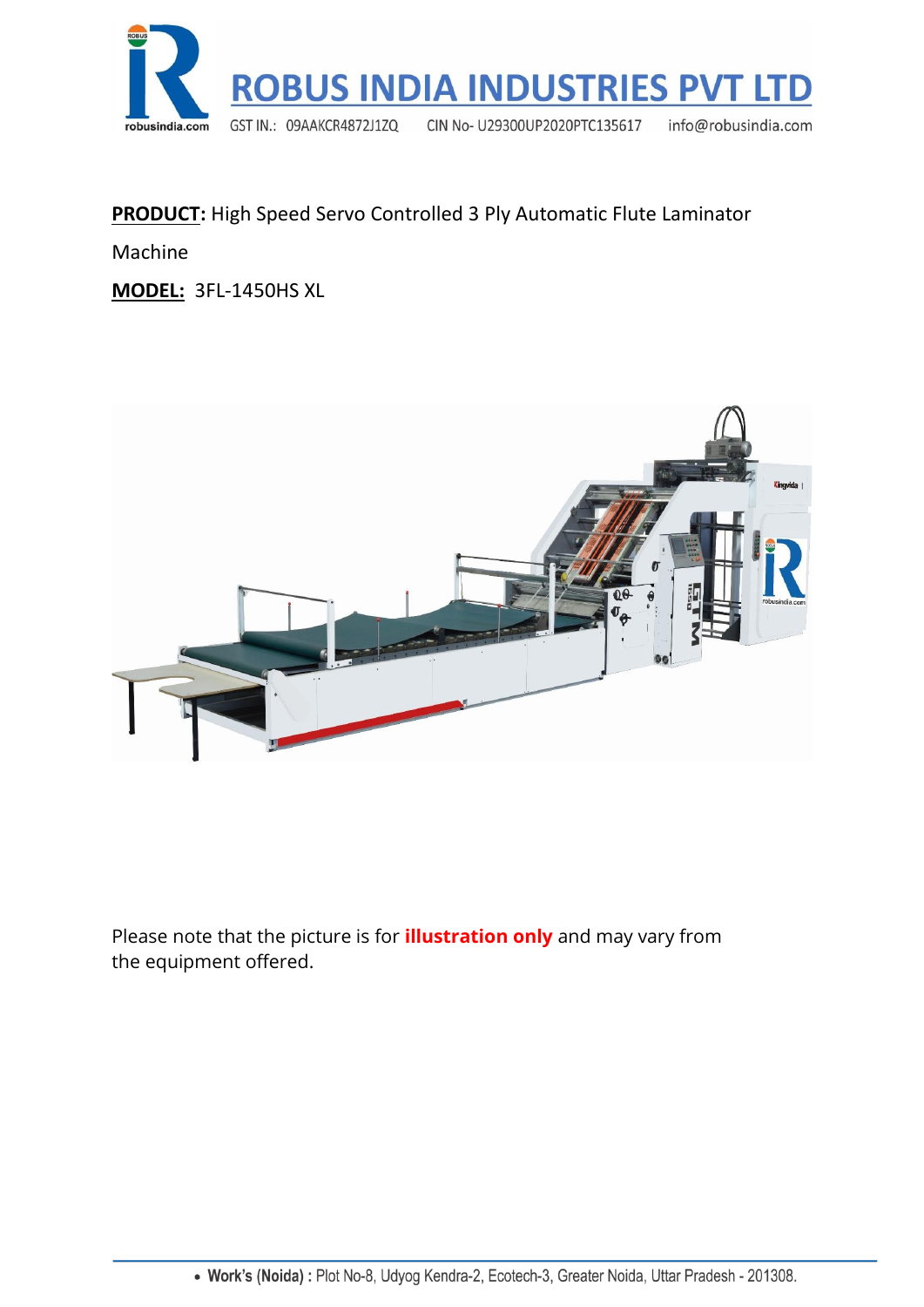

## **Machine Features:**

- 1. Intelligent High-Speed Feeding, up to 13000 sheets per hour.
- 2. High-Speed Feeding feeder to ensure the accurate delivery of paper at high speed.
- 3. **Bottom Paper Feeding:** Servo Motor Driven and Suction Belt, bottom paper conveying structure accurate transportation distance and smooth.
- 4. High-Precision Coating Technology and glue wheel design guide with automatic page control ensure no glue overflow and reflux.
- 5. Using a plurality of electric eye and the bottom line forward relative position, both sides servo motor of face paper unit does independent transmission, compensation on paper alignment.
- 6. The Human-Computer Interface, automatic detection of operating conditions, display abnormal work and work records, stable performance.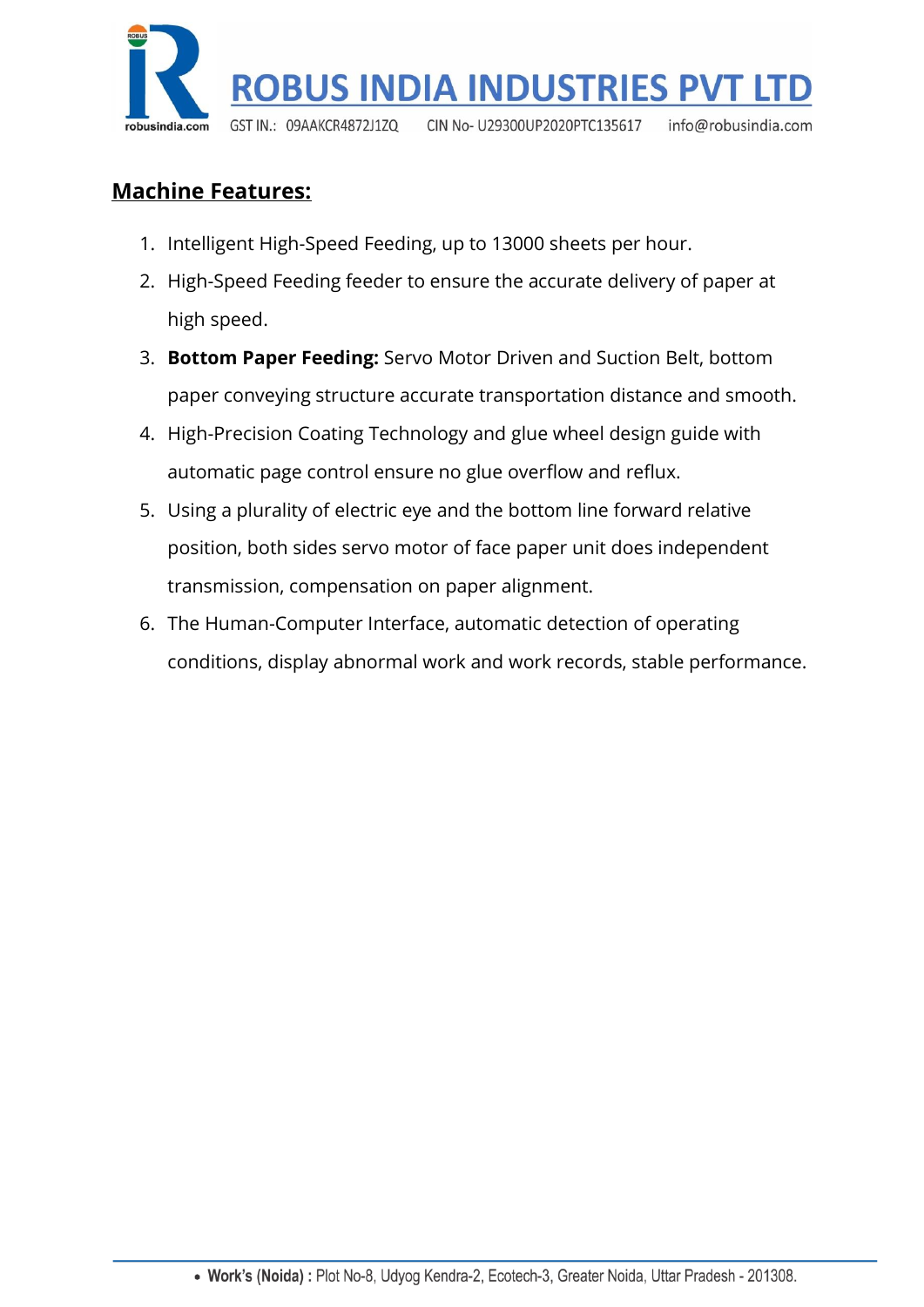

## **Technical Parameter:**

| <b>MODEL</b>                  | <b>3FL-1450HS XL</b>               | 3FL-1700HS             |
|-------------------------------|------------------------------------|------------------------|
| Max. Sheet Size (W X L)       | 1450 X 1450mm                      | 1700 X 1450mm          |
| Min. Sheet Size (W X L)       | 400 X 400mm                        | 400 X 400mm            |
| Top Paper Thickness           | 120-800g/m2                        | 200-800g/m2            |
| <b>Bottom Paper Thickness</b> | 0.5-10mm (Cardboard $\geq$ 350 GSM |                        |
| Max. Machine Speed            | 155m/min (13000 Sheets Per Hour)   |                        |
| <b>Laminating Precision</b>   | ± 1.0mm                            | ± 1.0mm                |
| <b>Total Power</b>            | 25KW                               | 25KW                   |
| Weight                        | 6.2T                               | 7.2T                   |
| Top Paper Pile Height         | 1700mm                             | 1700mm                 |
| Bottom Paper Pile<br>Height   | 600mm                              | 600mm                  |
| Machine Size (LXWXH)          | 13500 X 2450 X 2600 mm             | 13900 X 2700 X 2600 mm |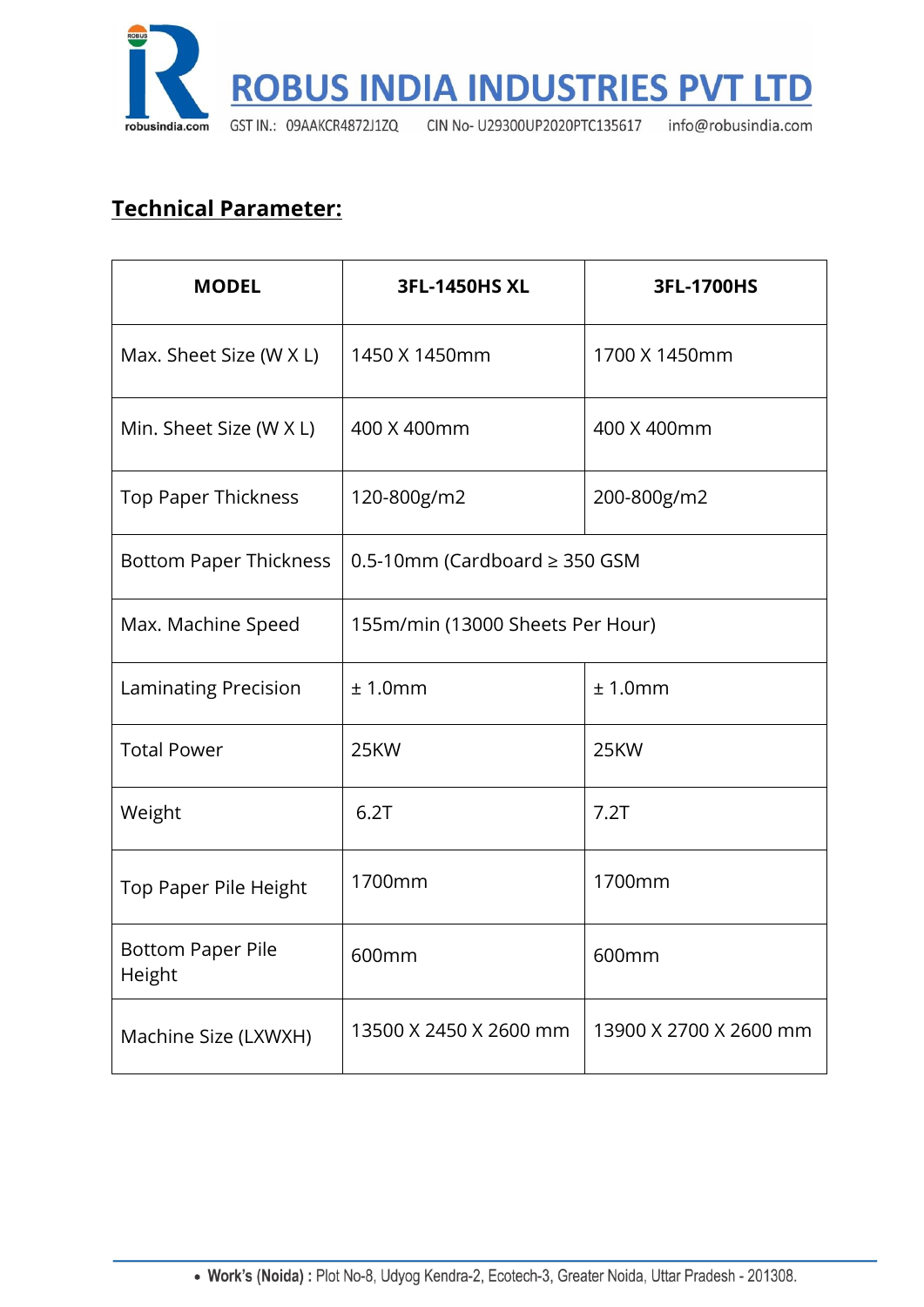

# **Standard Configuration and Functions:**

## **Surface Paper Feeding Unit:**

Adopt Taiwan based Unique Designed Feeder, for smooth and accurate feeding. The speed can be adjusted according to product requirements, transporting paper smoothly, and photoelectricity controls the paper height; Make the paper stable and smooth.



#### **Bottom Feeding Unit:**

Adopt Servo Controlled Suction Feeding mechanism, with strong suction, stable feeding. Suitable for paper above 350g/m² and A, B, C, D, E, F, N corrugated and three, five ply cardboard, transport paper smoothly and accurately in highspeed operation. Equipped with electromagnetic clutch brake system.



### **Gluing System:**

Gluing device adopts high precision metering roller and automatic level control, does not overflow glue in high speed, and can adjust the glue reflux. The glue flow that is pumped out is controlled by a sensor, washing roller is used to remove unwanted glue stains from pressing cylinder, avoiding the flute to stain.

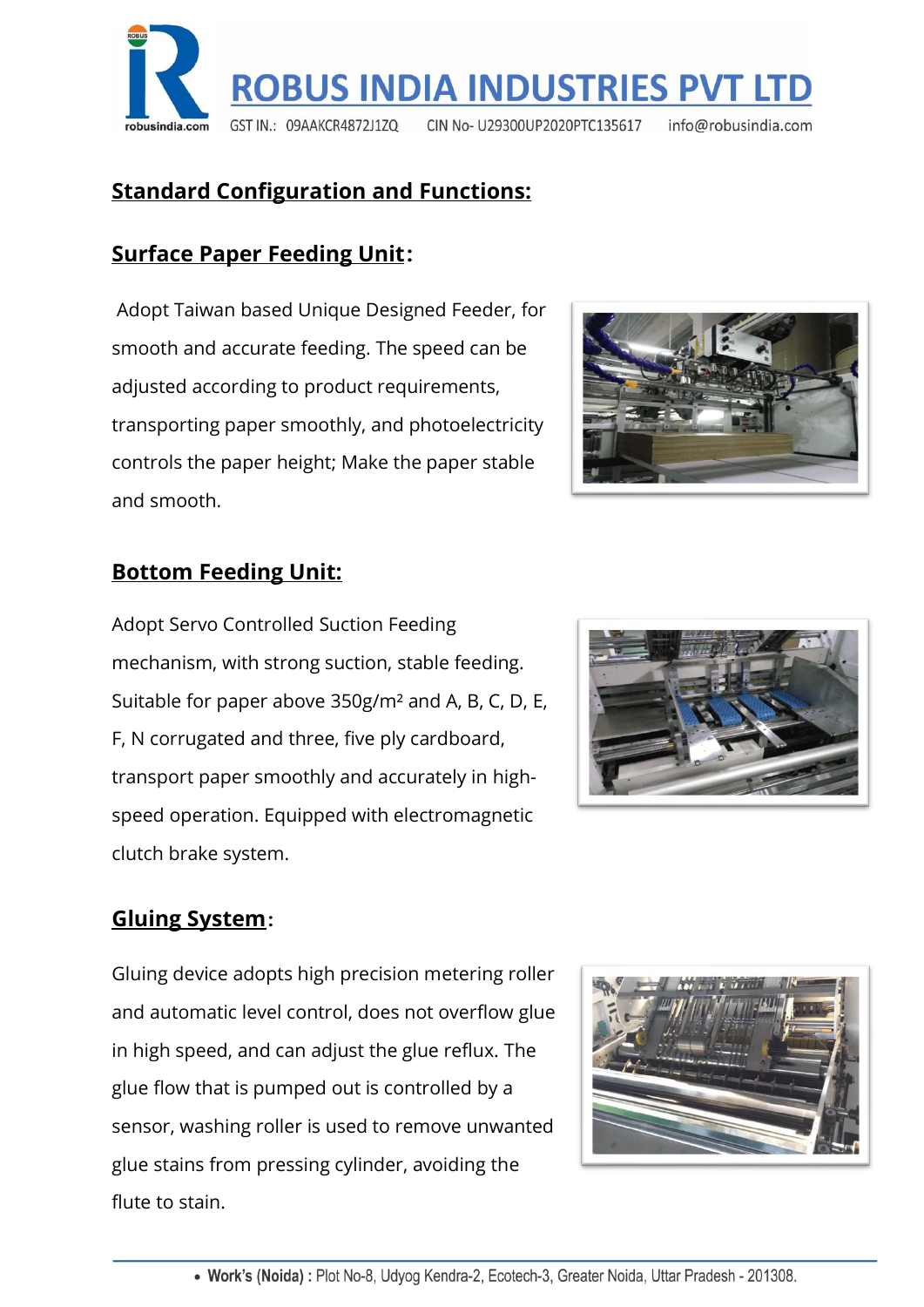

#### **Machine Driven System:**

Cog Belt Drive, which has high precision, low noise and steady.



### **Electric Control Unit:**





The whole machine adopts PLC control, **Yaskawa** frequency control, all detection switches of electrical components adopt **Japanese, German, Taiwan**  brands products, accurate operation, stable performance and strong security.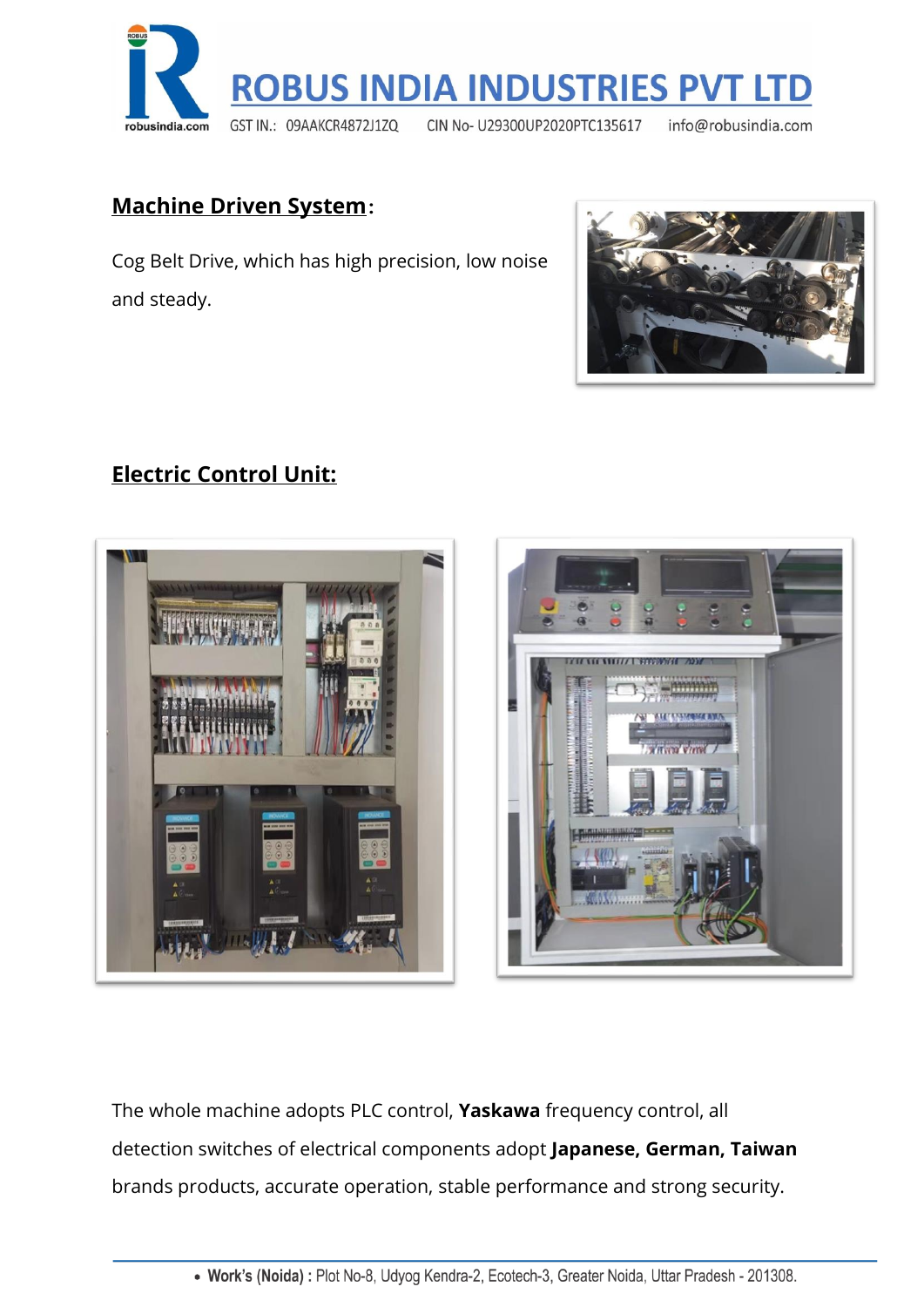

# **Electrical Parts:**

| Sr.<br>No.     | <b>Description</b>                    | <b>Model</b>            | <b>Brand</b> |
|----------------|---------------------------------------|-------------------------|--------------|
| 1              | <b>Frequency Converter</b>            | CIMR-JB4A0004 (0.75KW)  | Yaskawa      |
| $\overline{2}$ | <b>Frequency Converter</b>            | CIMR-JB4A0005 (1.5KW)   | Yaskawa      |
| 3              | <b>Frequency Converter</b>            | CIMR-JB4A0011 (3.7KW)   | Yaskawa      |
| $\overline{4}$ | Intermediate Relay                    | RXM2AB2BD (With Socket) | Omron        |
| 5              | Photoelectric Switch                  | EE-SX670                | Omron        |
| 6              | <b>Proximity Switch</b>               | BB-M1204N-C11P2         | Omron        |
| 7              | <b>Photoelectric Switch</b>           | E3T-SL21 NPN            | Omron        |
| 8              | <b>Photoelectric Switch</b>           | E3Z-LS61                | Omron        |
| 9              | <b>Proximity Switch</b>               | TL-Q5MC1                | Omron        |
| 10             | Encoder                               | E6C3-CWZ3XH 1000P/R     | Omron        |
| 11             | Liquid Level<br>Controller            | FR-1-220V               | Omron        |
| 12             | Contactor                             | E1810                   | Schneider    |
| 13             | Contactor                             | E0910                   | Schneider    |
| 14             | <b>Plastic Circuit Breaker</b>        | NSC100E3100             | Schneider    |
| 15             | <b>Terminal Sheath</b>                | NSC100TSHD3P            | Schneider    |
| 16             | Single Pole Circuit<br><b>Breaker</b> | OSMC32N1C4              | Schneider    |
| 17             | Single Pole Circuit<br><b>Breaker</b> | OSMC32N1C10             | Schneider    |
| 18             | Single Pole Circuit<br><b>Breaker</b> | OSMC32N1D2              | Schneider    |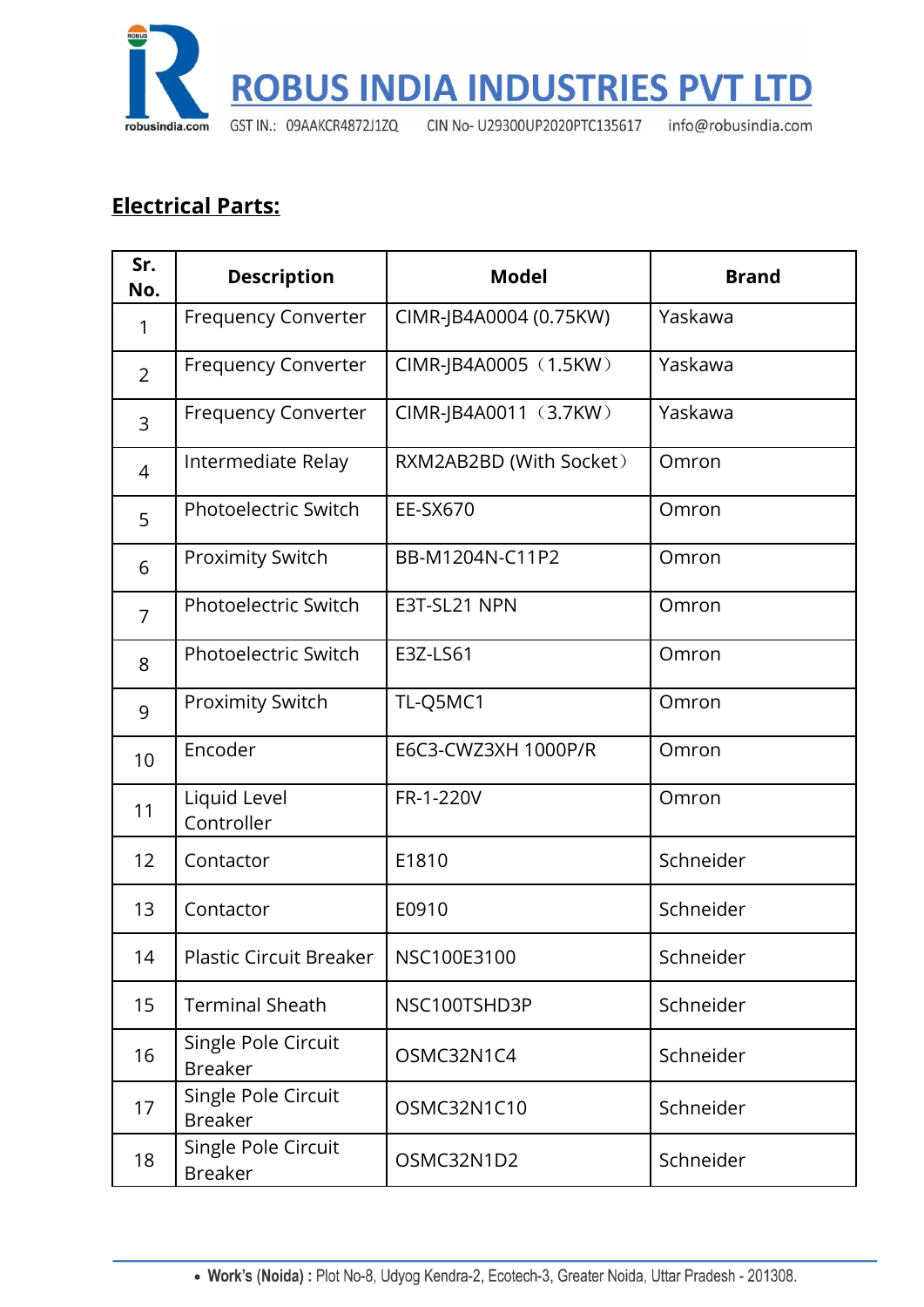

**ROBUS INDIA INDUSTRIES PVT LTD** 

GST IN.: 09AAKCR4872J1ZQ

CIN No- U29300UP2020PTC135617

info@robusindia.com

| 19 | <b>Button</b>               | XB2BA31C          | Schneider             |
|----|-----------------------------|-------------------|-----------------------|
| 20 | <b>Button</b>               | XB2BA42C          | Schneider             |
| 21 | <b>Scram Button</b>         | XB2BS642C         | Schneider             |
| 22 | <b>Contact Module</b>       | ZB2BE102          | Schneider             |
| 23 | <b>Contact Module</b>       | ZB2BE101          | Schneider             |
| 24 | Rotary Knob                 | XB2BD33C          | Schneider             |
| 25 | Rotary Knob                 | XB2BD53C          | Schneider             |
| 26 | Rotary Knob                 | XB2BD21C          | Schneider             |
| 27 | Lamp Button                 | XB2BW33B1C        | Schneider             |
| 28 | Lamp Button                 | XB2BW36B6C        | Schneider             |
| 29 | PLC                         | <b>FX3U-128MT</b> | Mitsubishi or Similar |
| 30 | Human-Machine<br>Interface  | <b>PWS6700T</b>   | <b>HI-TECH</b>        |
| 31 | Photoelectric Switch        | EE-SX670          | <b>OMRON</b>          |
| 32 | <b>Proximity Switch</b>     | BB-M1204N-C11P2   | <b>OMRON</b>          |
| 33 | <b>Photoelectric Switch</b> | E3T-SL21 NPN      | <b>OMRON</b>          |
| 34 | Photoelectric Switch        | E3Z-LS61          | <b>OMRON</b>          |
| 35 | <b>Proximity Switch</b>     | TL-Q5MC1          | <b>OMRON</b>          |
| 36 | <b>Buzzer</b>               | <b>B22 DC24V</b>  | Tentoku               |
| 37 | Micro Switch                | TZ-8166           | Tentoku               |
| 38 | Foot Switch                 | <b>TFS-101</b>    | Tentoku               |